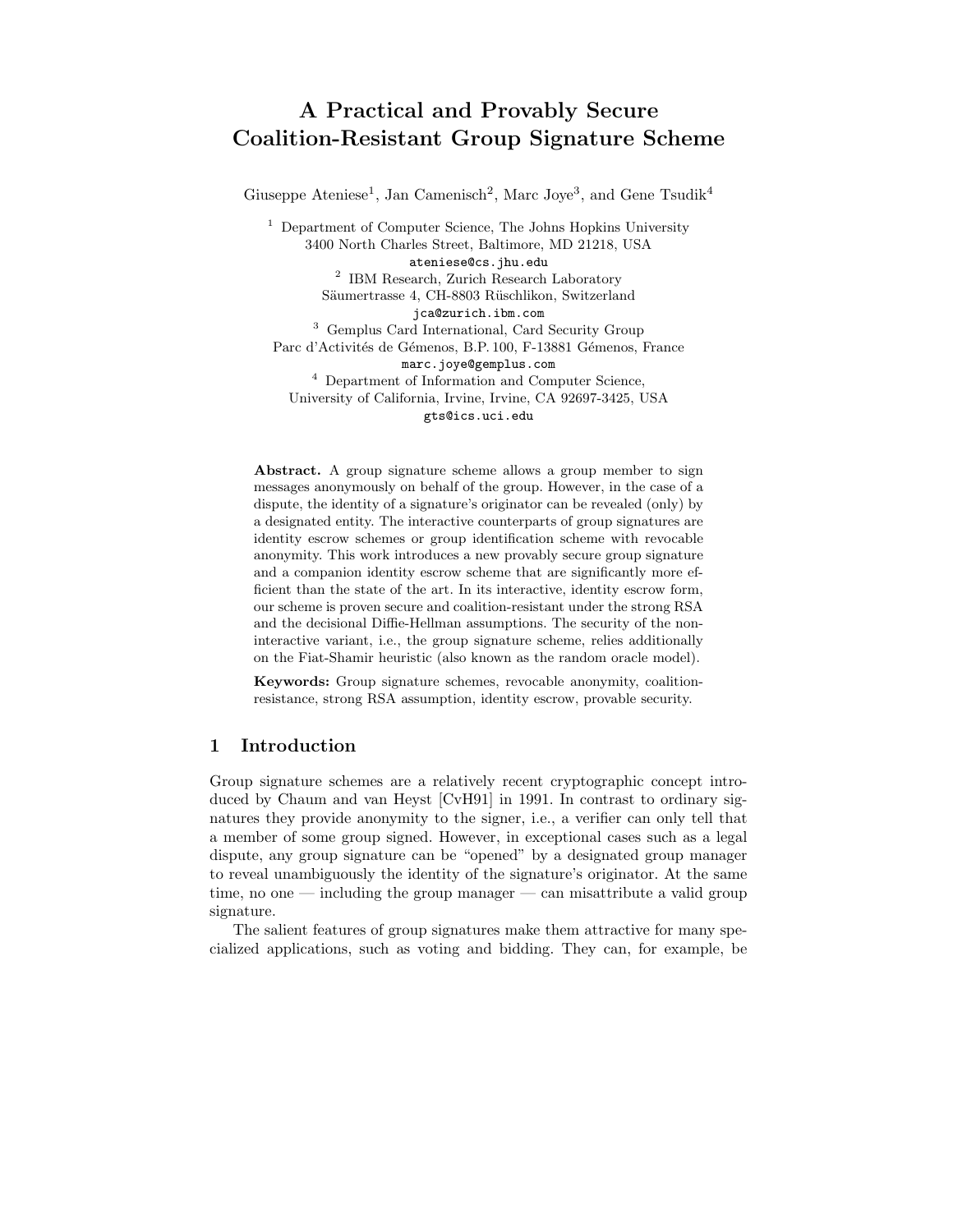used in invitations to submit tenders [CP95]. All companies submitting a tender form a group and each company signs its tender anonymously using the group signature. Once the preferred tender is selected, the winner can be traced while the other bidders remain anonymous. More generally, group signatures can be used to conceal organizational structures, e.g., when a company or a government agency issues a signed statement. Group signatures can also be integrated with an electronic cash system whereby several banks can securely distribute anonymous and untraceable e-cash. This offers concealing of the cash-issuing banks' identities [LR98].

A concept dual to group signature schemes is identity escrow [KP98]. It can be regarded as a group-member identification scheme with revocable anonymity. A group signature scheme can be turned into an identity escrow scheme by signing a random message and then proving the knowledge of a group signature on the chosen message. An identity escrow scheme can be turned into a group signature scheme using the Fiat-Shamir heuristic [FS87]. In fact, most group signature schemes are obtained in that way from 3-move honest-verifier proof of knowledge protocols.

This paper presents a new group signature / identity escrow scheme that is provably secure. In particular, the escrow identity scheme is provably coalitionresistant under the strong RSA assumption. Other security properties hold under the decisional Diffie-Hellman or the discrete logarithm assumption. Our group signature scheme is obtained from the identity escrow scheme using the Fiat-Shamir heuristic, hence it is secure in the random oracle model.

Our new (group signature) scheme improves on the state-of-the-art exemplified by the scheme of Camenisch and Michels [CM98a] which is the only known scheme whose coalition-resistance is provable under a standard cryptographic assumption. In particular, our scheme's registration protocol (JOIN) for new members is an order of magnitude more efficient. Moreover, our registration protocol is statistically zero-knowledge with respect to the group member's secrets. In contrast, in [CM98a] the group member is required to send the group manager the product of her secret, a prime of special form, and a random prime; such products are in principle susceptible to an attack due to Coppersmith [Cop96]. Moreover, our scheme is provably coalition-resistance against an adaptive adversary, whereas for the scheme by Camenisch and Michels [CM98a] this holds only for a static adversary.

The rest of this paper is organized as follows. The next section presents the formal model of a secure group signature scheme. Section 3 overviews cryptographic assumptions underlying the security of our scheme and introduces some basic building blocks. Subsequently, Section 4 presents the new group signature scheme. The new scheme is briefly contrasted with prior work in Section 5. The security properties are considered in Section 6. Finally, the paper concludes in Section 7.

# 2 The Model

Group-signature schemes are defined as follows. (For an in-depth discussion on this subject, we refer the reader to [Cam98].)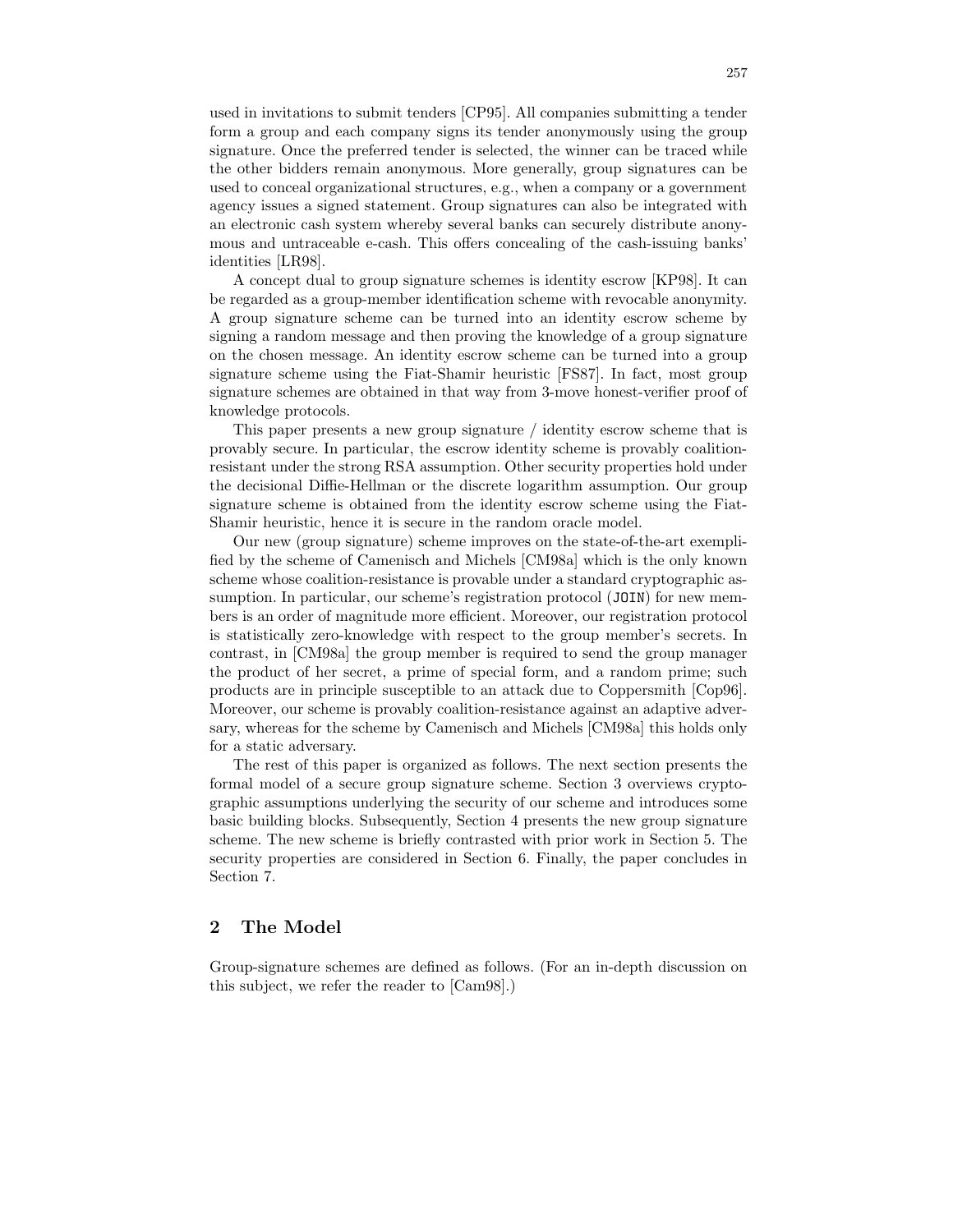- SETUP: On input a security parameter  $\ell$ , this probabilistic algorithm outputs the initial group public key  $\mathcal{Y}$  (including all system parameters) and the secret key S for the group manager.
- JOIN: A protocol between the group manager and a user that results in the user becoming a new group member. The user's output is a membership certificate and a membership secret.
- $SIGN: A probabilistic algorithm that on input a group public key, a membership$ certificate, a membership secret, and a message m outputs group signature of m.
- VERIFY: An algorithm for establishing the validity of an alleged group signature of a message with respect to a group public key.
- OPEN: An algorithm that, given a message, a valid group signature on it, a group public key and a group manager's secret key, determines the identity of the signer.
	- A secure group signature scheme must satisfy the following properties:
- Correctness: Signatures produced by a group member using SIGN must be accepted by VERIFY.
- Unforgeability: Only group members are able to sign messages on behalf of the group.
- Anonymity: Given a valid signature of some message, identifying the actual signer is computationally hard for everyone but the group manager.
- Unlinkability: Deciding whether two different valid signatures were computed by the same group member is computationally hard.
- Exculpability: Neither a group member nor the group manager can sign on behalf of other group members.<sup>1</sup> A closely related property is that of nonframing [CP95]; it captures the notion of a group member not being made responsible for a signature she did not produce.
- Traceability: The group manager is always able to open a valid signature and identify the actual signer.

Note that the last property is also violated if a subset of group members, pooling together their secrets, can generate a valid group signature that cannot be opened by the group manager. Because this was ignored in many papers we state it explicitly as an additional property.

Coalition-resistance: A colluding subset of group members (even if comprised of the entire group) cannot generate a valid signature that the group manager cannot link to one of the colluding group members.

We observe that many group signature schemes (e.g., [CM98a,CM99b,CS97]) can be viewed as making use of two different ordinary signature schemes: one to

 $^{\rm 1}$  Note that the above does not preclude the group manager from creating fraudulent signers (i.e., nonexistent group members) and then producing group signatures.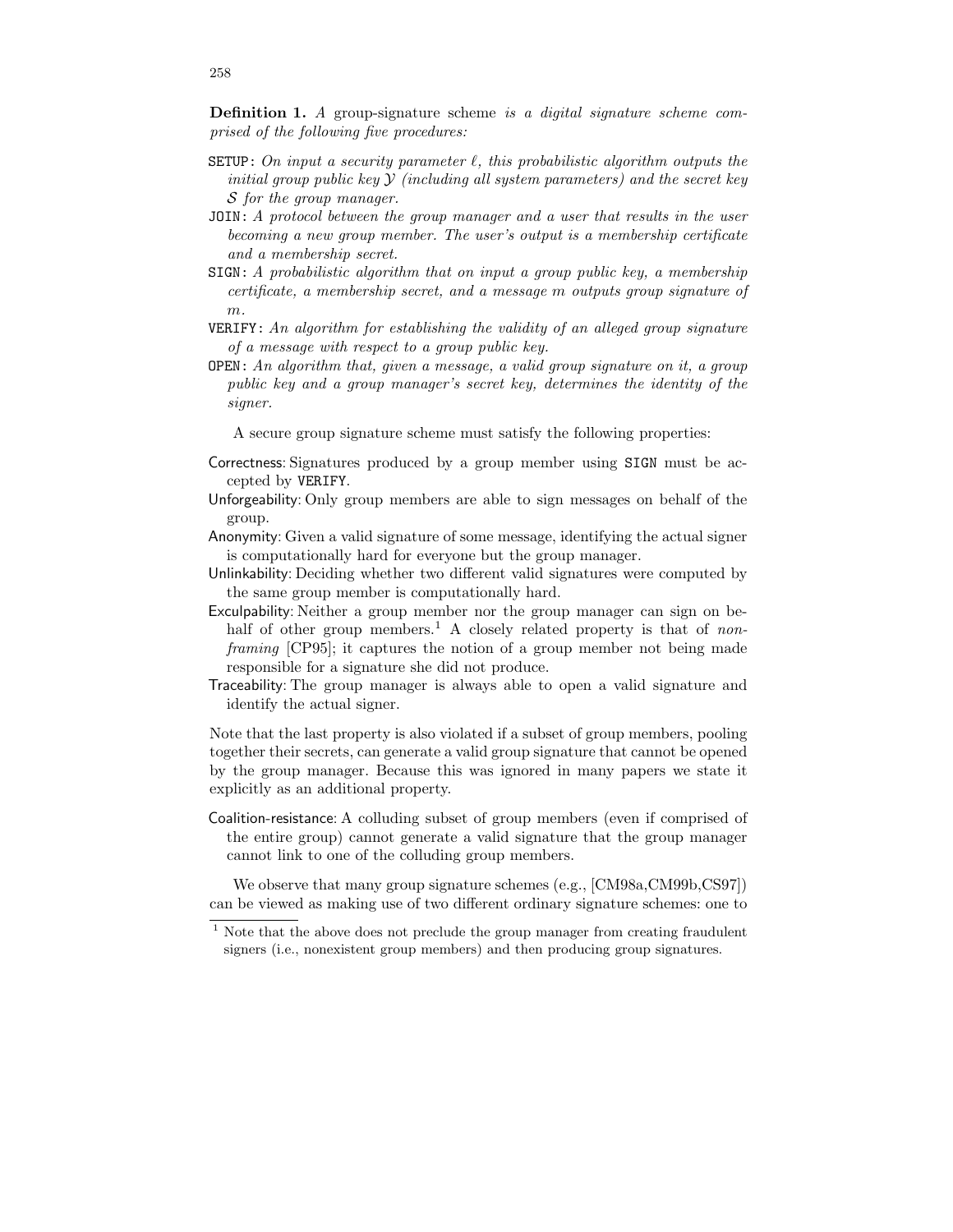generate membership certificates as part of JOIN and another to actually generate group signatures as part of SIGN (cf. [CM99b]). Consequently, the properties of any secure group signature scheme must include the Unforgeability property (as defined in [GMR88]) for each of the two ordinary signature schemes. It is easy to see that each of: Traceability and Exculpability map into the Unforgeability property for the two respective signature schemes. Furthermore, together they ensure that a group signature scheme is unforgeable, i.e., that only group members are able to sign messages on behalf of the group.

The model of identity escrow schemes [KP98] is basically the same as the one for group signature schemes; the only difference being that the SIGN algorithm is replaced by an interactive protocol between a group member and a verifier.

### 3 Preliminaries

This section reviews some cryptographic assumptions and introduces the building blocks necessary in the subsequent design of our group signature scheme. (It can be skipped with no significant loss of continuity.)

#### 3.1 Number-Theoretic Assumptions

The *Strong-RSA Assumption* (SRSA) was independently introduced by Barić and Pfitzmann [BF97] and by Fujisaki and Okamoto [FO97]. It strengthens the widely accepted RSA Assumption that finding  $e^{\text{th}}$ -roots modulo  $n$  — where e is the public, and thus fixed, exponent  $\overline{\phantom{a}}$  is hard to the assumption that finding an  $e^{\text{th}}$ -root modulo *n* for any  $e > 1$  is hard. We give hereafter a more formal definition.

**Definition 2 (Strong-RSA Problem).** Let  $n = pq$  be an RSA-like modulus and let G be a cyclic subgroup of  $\mathbb{Z}_n^*$  of order  $\#G$ ,  $\lceil \log_2(\#G) \rceil = \ell_G$ . Given n and  $z \in G$ , the Strong-RSA Problem consists of finding  $u \in G$  and  $e \in \mathbb{Z}_{\geq 1}$ satisfying  $z \equiv u^e \pmod{n}$ .

Assumption 1 (Strong-RSA Assumption). There exists a probabilistic polynomial-time algorithm K which on input a security parameter  $\ell_G$  outputs a pair  $(n, z)$  such that, for all probabilistic polynomial-time algorithms  $\mathcal{P}$ , the probability that  $P$  can solve the Strong-RSA Problem is negligible.

The Diffie-Hellman Assumption [DH76] appears in two "flavors": (i) the Computational Diffie-Hellman Assumption (CDH) and (ii) the Decisional Diffie-Hellman Assumption (DDH). For a thorough discussion on the subject we refer the reader to [Bon98].

**Definition 3** (Decisional Diffie-Hellman Problem). Let  $G = \langle q \rangle$  be a cyclic group generated by g of order  $u = \#G$  with  $\lceil \log_2(u) \rceil = \ell_G$ . Given g,  $g^x$ ,  $g^y$ , and  $g^z \in G$ , the Decisional Diffie-Hellman Problem consists of deciding whether the elements  $g^{xy}$  and  $g^{z}$  are equal.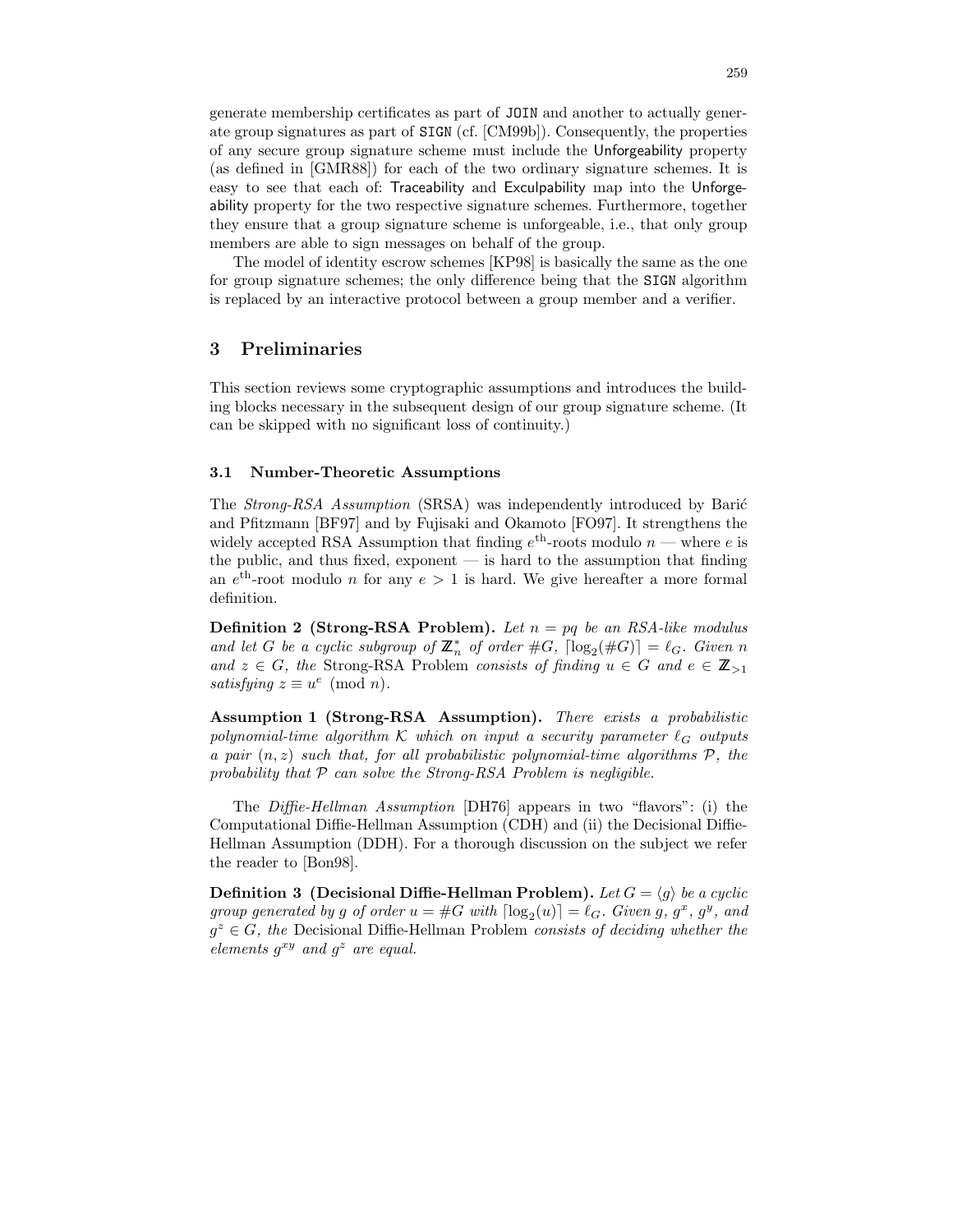This problem gives rise to the Decisional Diffie-Hellman Assumption, which was first explicitly mentioned in [Bra93] by Brands although it was already implicitly assumed in earlier cryptographic schemes.

Assumption 2 (Decisional Diffie-Hellman Assumption). There is no probabilistic polynomial-time algorithm that distinguishes with non-negligible probability between the distributions D and R, where  $D = (g, g^x, g^y, g^z)$  with  $x, y, z \in_R \mathbb{Z}_u$  and  $R = (g, g^x, g^y, g^{xy})$  with  $x, y \in_R \mathbb{Z}_u$ .

The Decisional Diffie-Hellman Problem is easier than the (Computational) Diffie-Hellman Problem which involves finding  $g^{uv}$  from  $g^u$  and  $g^v$ ; the Decisional Diffie-Hellman Assumption is, thus, a stronger assumption. Both are stronger assumptions than the assumption that computing discrete logarithms is hard.

If *n* is a safe RSA modulus (i.e.,  $n = pq$  with  $p = 2p' + 1$ ,  $q = 2q' + 1$ , and  $p, q, p', q'$  are all prime), it is a good habit to restrict operation to the subgroup of quadratic residues modulo n, i.e., the cyclic subgroup  $\mathrm{QR}(n)$  generated by an element of order  $p'q'$ . This is because the order  $p'q'$  of  $QR(n)$  has no small factors.

The next corollary shows that it is easy to find a generator  $g$  of  $QR(n)$ : it suffices to choose an element  $a \in \mathbb{Z}_n^*$  satisfying  $gcd(a \pm 1, n) = 1$  and then to take  $g = a^2 \mod n$ . We then have  $QR(n) = \langle g \rangle$ . (By convention,  $gcd(0, n) := n$ .)

**Proposition 1.** Let  $n = pq$ , where  $p \neq q$ ,  $p = 2p' + 1$ ,  $q = 2q' + 1$ , and  $p, q, p', q'$  are all prime. The order of the elements in  $\mathbb{Z}_n^*$  are one of the set  $\{1, 2, p', q', 2p', 2q', p'q', 2p'q'\}.$  Moreover, if the order of  $a \in \mathbb{Z}_n^*$  is equal to  $p'q'$ or  $2p'q' \iff \gcd(a \pm 1, n) = 1.$ 

**Corollary 1.** Let n be as in Proposition 1. Then, for any  $a \in \mathbb{Z}_n^*$  s.t.  $gcd(a \pm \frac{1}{n})$  $(1, n) = 1, \langle a^2 \rangle \subset \mathbb{Z}_n^*$  is a cyclic subgroup of order  $p'q'$ . The contract of  $\Box$ 

*Remark 1*. Notice that  $4 (= 2^2)$  always generates  $QR(n)$  whatever the value of a safe RSA modulus *n*. Notice also that the Jacobi symbol  $(q|n) = +1$  does not necessarily imply that  $g$  is a quadratic residue modulo  $n$  but merely that  $(g|p) = (g|q) = \pm 1$ , where  $(g|p)$  (resp.  $(g|q)$ ) denotes the Legendre symbol<sup>2</sup> of g modulo p (resp. q). For example,  $(2|55) = (2|5)(2|11) = (-1)(-1) = +1;$ however, there is no integer x such that  $x^2 \equiv 2 \pmod{55}$ .

Deciding whether some y is in  $\mathbb{Q}R(n)$  is generally believed infeasible if the factorization of  $n$  is unknown.

#### 3.2 Signatures of Knowledge

So-called zero-knowledge proofs of knowledge allow a prover to demonstrate the knowledge of a secret w.r.t. some public information such that no other information is revealed in the process. The protocols we use in the following are all 3-move protocols and can be proven zero-knowledge in an honest-verifier

<sup>&</sup>lt;sup>2</sup> By definition, the Legendre symbol  $(g|p) = +1$  if g is a quadratic residue modulo p, and −1 otherwise.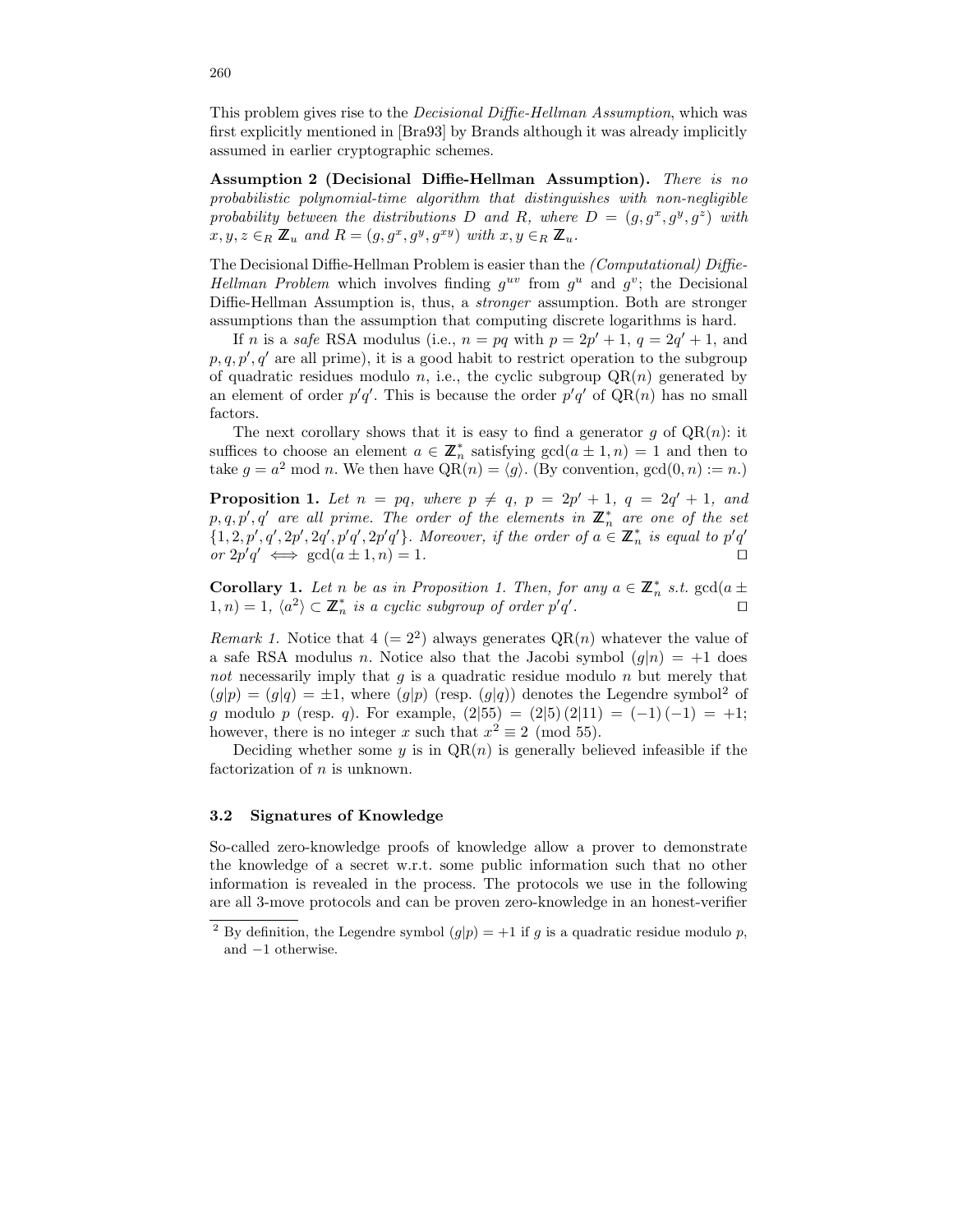model. Such protocols can be performed non-interactively with the help of an ideal hash function  $H$  (à la Fiat-Shamir [FS87]). Following [CS97], we refer to the resulting constructs as signatures of knowledge. One example is the Schnorr signature scheme [Sch91] where a signature can be viewed as a proof of knowledge of the discrete logarithm of the signer's public key made non-interactive.

In the following, we consider three building blocks: signature of knowledge of (i) a discrete logarithm; (ii) equality of two discrete logarithms; and (iii) a discrete logarithm lying in a given interval. All of these are constructed over a cyclic group  $G = \langle g \rangle$  the order of which  $\#G$  is unknown; however its bit-length  $\ell_G$  (i.e., the integer  $\ell_G$  s.t.  $2^{\ell_G-1} \leq \#G < 2^{\ell_G}$ ) is publicly known. Fujisaki and Okamota [FO97] show that, under the SRSA, the standard proofs of knowledge protocols that work for a group of known order are also proofs of knowledge in this setting. We define the *discrete logarithm* of  $y \in G$  w.r.t. base q as any integer  $x \in \mathbb{Z}$  such that  $y = g^x$  in G. We denote  $x = \log_g y$ . We assume a collisionresistant hash function  $\mathcal{H} : \{0,1\}^* \to \{0,1\}^k$  which maps a binary string of arbitrary length to a k-bit hash value. We also assume a security parameter  $\epsilon > 1$ .

Showing the knowledge of the discrete logarithm of  $y = g^x$  can be done easily in this setting as stated by the following definition (cf. [Sch91]).

**Definition 4.** Let  $y, g \in G$ . A pair  $(c, s) \in \{0, 1\}^k \times \pm \{0, 1\}^{\epsilon(\ell_G + k) + 1}$  verifying  $c = \mathcal{H}(y||g||g^s y^c||m)$  is a signature of knowledge of the discrete logarithm of  $y = g^x$  w.r.t. base g, on a message  $m \in \{0,1\}^*$ .

The party in possession of the secret  $x = \log_q y$  is able to compute the signature by choosing a random  $t \in \pm \{0,1\}^{\epsilon(\ell_G+k)}$  and then computing c and s as:

$$
c = \mathcal{H}(y||g||g^t||m)
$$
 and  $s = t - cx$  (in **Z**) .

A slight modification of the previous definition enables to show the knowledge and equality of two discrete logarithms of, say  $y_1$  and  $y_2$ , with bases g and h, i.e., knowledge of an integer x satisfying  $y_1 = g^x$  and  $y_2 = h^x$ .

**Definition 5.** Let  $y_1, y_2, g, h \in G$ . A pair  $(c, s) \in \{0, 1\}^k \times \pm \{0, 1\}^{\epsilon(\ell_G + k) + 1}$ verifying  $c = \mathcal{H}(y_1 \|y_2\|g\|h\|g^s y_1^c \|h^s y_2^c \|m)$  is a signature of knowledge of the discrete logarithm of both  $y_1 = g^x$  w.r.t. base g and  $y_2 = h^x$  w.r.t. base h, on a  $message \space m \in \{0,1\}^*$ .

The party in possession of the secret  $x$  is able to compute the signature, provided that  $x = \log_g y_1 = \log_h y_2$ , by choosing a random  $t \in \pm \{0,1\}^{\epsilon(\ell_G+k)}$  and then computing  $c$  and  $s$  as:

$$
c = \mathcal{H}(y_1 \|y_2\|g\|h\|g^t\|h^t\|m) \text{ and } s = t - cx \text{ (in } \mathbb{Z} \text{)}.
$$

In Definition 4, a party shows the knowledge of the discrete logarithm of  $y$ w.r.t. base  $q$ . The order of  $q$  being unknown, this means that this party knows an integer x satisfying  $y = g^x$ . This latter condition may be completed in the sense that the party knows a discrete logarithm  $x$  lying in a given interval. It is a slight modification of a protocol appearing in [FO98].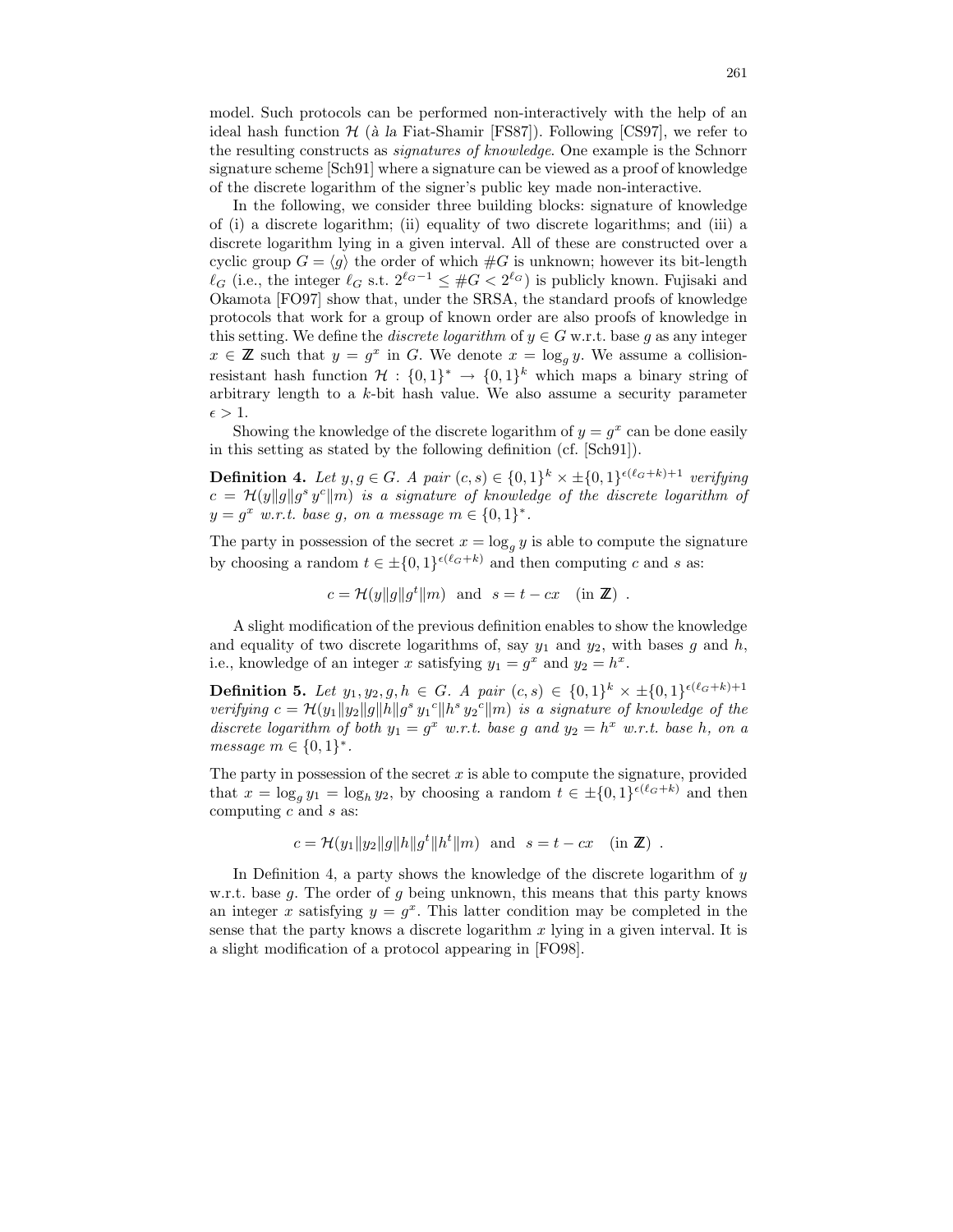**Definition 6.** Let  $y, g \in G$ . A pair  $(c, s) \in \{0, 1\}^k \times \pm \{0, 1\}^{\epsilon(\ell + k) + 1}$  verifying  $c = \mathcal{H}(y \t{||} g \t{||} g^{s-cX} y^c \t{||} m)$  is a signature of knowledge of the discrete logarithm  $\log_g y$  that lies in  $]X - 2^{\epsilon(\ell+k)}, X + 2^{\epsilon(\ell+k)}[$ , on a message  $m \in \{0,1\}^*$ .

From the knowledge of  $x = \log_g y \in ]X - 2^{\ell}, X + 2^{\ell}],$  this signature is obtained by choosing a random  $t \in \pm \{0,1\}^{\epsilon(\ell+k)}$  and computing c and s as:

 $c = \mathcal{H}(y||g||g^t||m), s = t - c(x - X)$  (in **Z**).

Remark 2. Note that, although the party knows a secret x in  $X-2^{\ell}, X+2^{\ell}$ , the signature only guarantees that x lies in the extended interval  $X - 2^{\epsilon(\ell+k)}$ ,  $X +$  $2^{\epsilon(\ell+k)}$ [.

The security of all these building blocks has been proven in the random oracle model [BR93] under the strong RSA assumption in [CM98b,FO97,FO98]. That is, if  $\epsilon > 1$ , then the corresponding interactive protocols are statistical (honestverifier) zero-knowledge proofs of knowledge.

# 4 The New Group Signature and Identity Escrow Schemes

This section describes our new group signature scheme and tells how an identity escrow scheme can be derived.

As mentioned in Section 2, many recent group signature schemes involve applying two types of non-group signature schemes: one for issuing certificates and one for actual group-signatures, respectively. The security of the former, in particular, is of immediate relevance because it assures, among other things, the coalition-resistance property of a group signature scheme. The reasoning for this assertion is fairly intuitive:

Each group member obtains a unique certificate from the group manager as part of JOIN where each certificate is actually a signature over a secret random message chosen by each member. As a coalition, all group members can be collectively thought of as a single adversary mounting an adaptive chosen message attack consisting of polynomially many instances of JOIN.

The main challenge in designing a practical group signature scheme is in finding a signature scheme for the certification of membership that allows the second signature scheme (which is used to produce actual group signatures) to remain efficient. Typically, the second scheme is derived (using the Fiat-Shamir heuristic) from a proof of knowledge of a membership certificate. Hence, the certification signature scheme must be such that the latter proof can be realized efficiently.

Recall that proving knowledge of a hash function pre-image is, in general, not possible in an efficient manner. Therefore, a candidate signature scheme must replace the hash function with another suitable function. However, because JOIN is an interactive protocol between the new member and the group manager, the latter can limit and influence what he signs (e.g., assure that it signs a random message).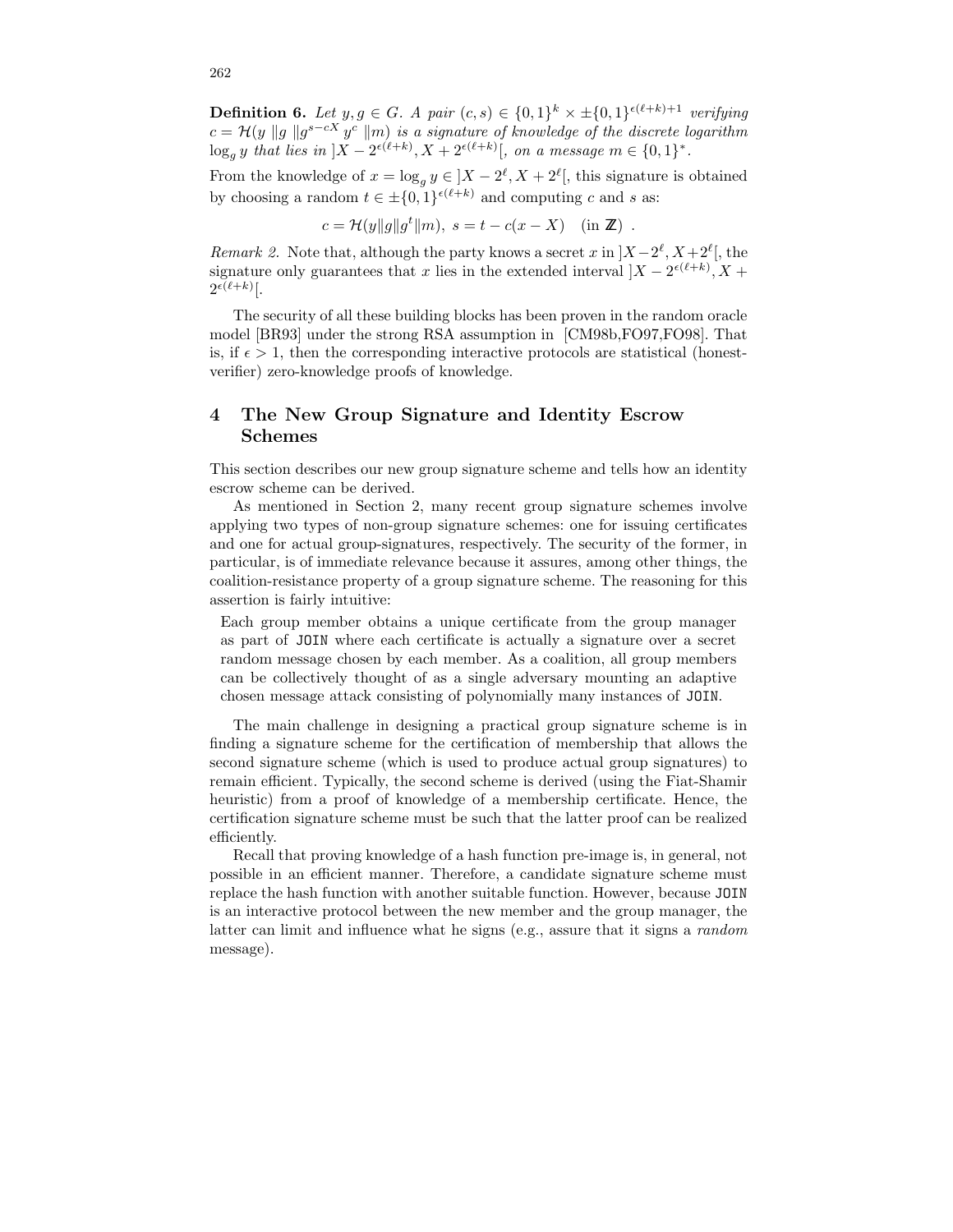#### 4.1 The Group Signature Scheme

Let  $\epsilon > 1$ , k, and  $\ell_p$  be security parameters and let  $\lambda_1$ ,  $\lambda_2$ ,  $\gamma_1$ , and  $\gamma_2$  denote lengths satisfying  $\lambda_1 > \epsilon(\lambda_2 + k) + 2$ ,  $\lambda_2 > 4\ell_p$ ,  $\gamma_1 > \epsilon(\gamma_2 + k) + 2$ , and  $\gamma_2 > \lambda_1 + 2$ . Define the integral ranges  $\Lambda = [2^{\lambda_1} - 2^{\lambda_2}, 2^{\lambda_1} + 2^{\lambda_2}]$  and  $\Gamma = [2^{\gamma_1} - 2^{\gamma_2}, 2^{\gamma_1} + 2^{\gamma_2}]$ . Finally, let H be a collision-resistant hash function  $\mathcal{H}: \{0,1\}^* \to \{0,1\}^k$ . (The parameter  $\epsilon$  controls the tightness of the statistical zero-knowledgeness and the parameter  $\ell_p$  sets the size of the modulus to use.)

The initial phase involves the group manager  $(GM)$  setting the group public and his secret keys:  $\mathcal Y$  and  $\mathcal S$ .

### SETUP:

- 1. Select random secret  $\ell_p$ -bit primes  $p', q'$  such that  $p = 2p' + 1$  and  $q =$  $2q' + 1$  are prime. Set the modulus  $n = pq$ .
- 2. Choose random elements  $a, a_0, g, h \in_R \mathbb{Q}R(n)$  (of order  $p'q'$ ).
- 3. Choose a random secret element  $x \in_R \mathbb{Z}_{p'q'}^*$  and set  $y = g^x \mod n$ .
- 4. The group public key is:  $\mathcal{Y} = (n, a, a_0, y, g, h)$ .
- 5. The corresponding secret key (known only to  $GM$ ) is:  $S = (p', q', x)$ .

*Remark 3.* The group public key  $\mathcal{Y}$  is made available via the usual means (i.e., embedded in some form of a public key certificate signed by a trusted authority). We note that, in practice, components of  $\mathcal Y$  must be verifiable to prevent framing attacks. In particular, Proposition 1 provides an efficient way to test whether an element has order at least  $p'q'$ . Then it is sufficient to square this element to make sure it is in  $QR(n)$ , with order  $p'q'$ . GM also needs to provide a proof that n is the product of two safe primes ([CM99a] shows how this can be done).

Suppose now that a new user wants to join the group. We assume that communication between the user and the group manager is secure, i.e., private and authentic. The selection of per-user parameters is done as follows:

#### JOIN:

- 1. User  $P_i$  generates a secret exponent  $\tilde{x}_i \in_R ]0, 2^{\lambda_2} [$ , a random integer  $\tilde{r} \in \mathbb{R} \vert 0, n^2 \vert$  and sends  $C_1 = g^{\tilde{x}_i} h^{\tilde{r}}$  mod n to  $GM$  and proves him knowledge of the representation of  $C_1$  w.r.t. bases g and h.
- 2. GM checks that  $C_1 \in QR(n)$ . If this is the case, GM selects  $\alpha_i$  and  $\beta_i \in_R ]0, 2^{\lambda_2} [$  at random and sends  $(\alpha_i, \beta_i)$  to  $P_i$ .
- 3. User  $P_i$  computes  $x_i = 2^{\lambda_1} + (\alpha_i \tilde{x}_i + \beta_i \text{ mod } 2^{\lambda_2})$  and sends GM the value  $C_2 = a^{x_i} \mod n$ . The user also proves to  $GM$ :
	- (a) that the discrete log of  $C_2$  w.r.t. base a lies in  $\Lambda$ , and
	- (b) knowledge of integers  $u, v$ , and  $w$  such that
		- i. u lies in  $]-2^{\lambda_2}, 2^{\lambda_2}$ ,
		- ii. *u* equals the discrete log of  $C_2/a^{2^{\lambda_1}}$  w.r.t. base *a*, and
		- iii.  $C_1^{\alpha_i} g^{\beta_i}$  equals  $g^u(g^{2^{\lambda_2}})^v h^w$  (see Definition 6).

(The statements (i–iii) prove that the user's membership secret  $x_i$  =  $log_a C_2$  is correctly computed from  $C_1$ ,  $\alpha_i$ , and  $\beta_i$ .)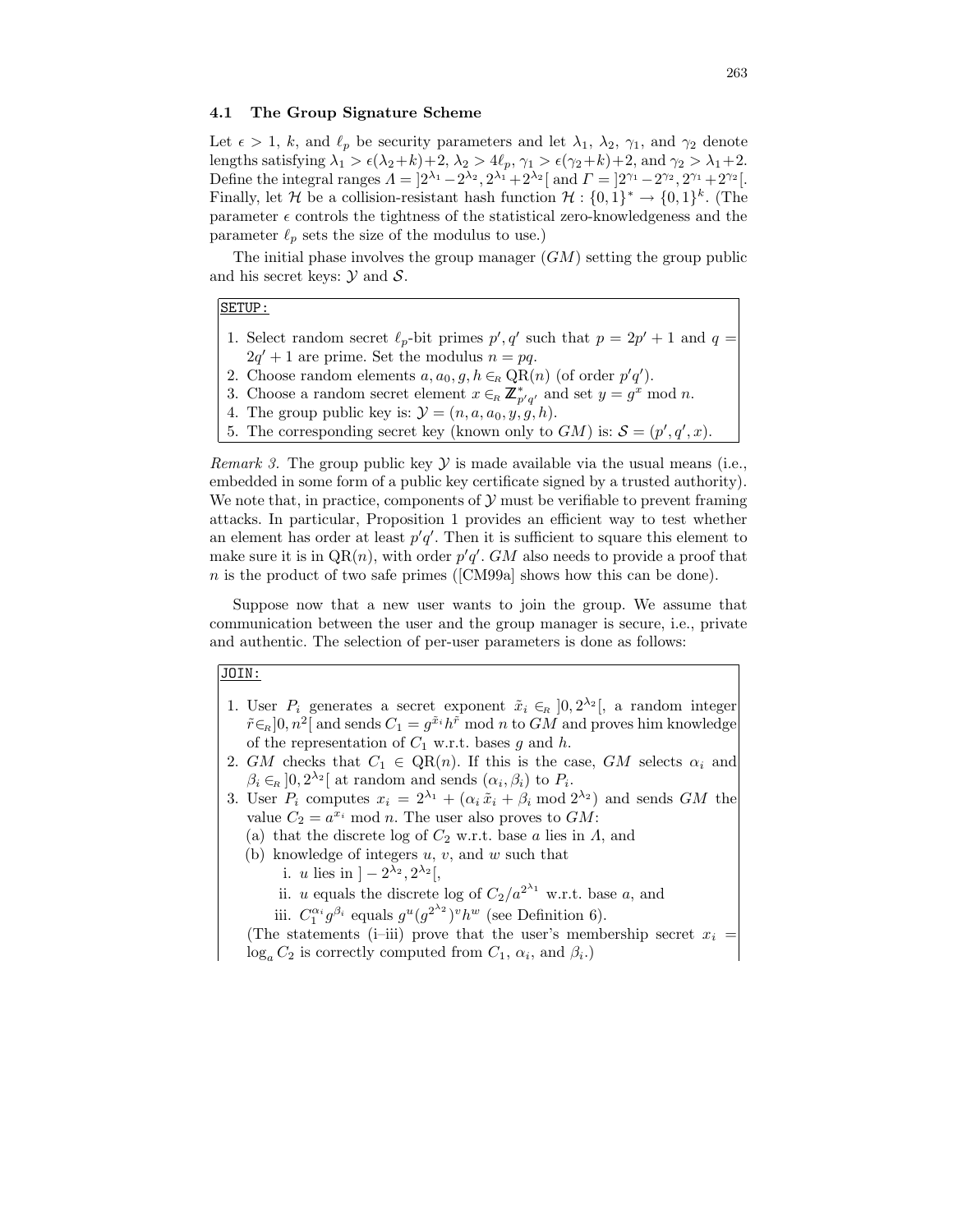4. GM checks that  $C_2 \in QR(n)$ . If this is the case and all the above proofs were correct,  $GM$  selects a random prime  $e_i \in_R \Gamma$  and computes  $A_i := (C_2 a_0)^{1/e_i}$  mod *n*. Finally, *GM* sends  $P_i$  the new membership certificate [ $A_i, e_i$ ]. (Note that  $A_i = (a^{x_i} a_0)^{1/e_i} \mod n$ .) 5. User  $P_i$  verifies that  $a^{x_i} a_0 \equiv A_i^{e_i} \pmod{n}$ .

Remark 4. As part of JOIN, GM creates a new entry in the membership table and stores  $\{[A_i, e_i],$  JOIN transcript $\}$  in the new entry. (JOIN transcript is formed by the messages received from and sent to the user in the steps above. It is assumed to be signed by the user with some form of a long-term credential.)

Armed with a membership certificate  $[A_i, e_i]$ , a group member can generate anonymous and unlinkable group signatures on a generic message  $m \in \{0,1\}^*$ :

### SIGN:

1. Generate a random value  $w \in_R \{0,1\}^{2\ell_p}$  and compute:  $T_1 = A_i y^w \bmod n$ ,  $T_2 = g^w \bmod n$ ,  $T_3 = g^{e_i} h^w \bmod n$ . 2. Randomly choose  $r_1 \in_R \pm \{0,1\}^{\epsilon(\gamma_2+k)}$ ,  $r_2 \in_R \pm \{0,1\}^{\epsilon(\lambda_2+k)}$ ,  $r_3 \in_R \pm \{0,1\}^{\epsilon(\gamma_1+2\ell_p+k+1)}$ , and  $r_4 \in_R \pm \{0,1\}^{\epsilon(2\ell_p+k)}$  and compute: (a)  $d_1 = T_1^{r_1}/(a^{r_2} y^{r_3}) \bmod n$ ,  $d_2 = T_2^{r_1}/g^{r_3} \bmod n$ ,  $d_3 = g^{r_4} \bmod n$ , and  $d_4 = g^{r_1} h^{r_4} \text{ mod } n;$ (b)  $c = \mathcal{H}(g||h||y||a_0||a||T_1||T_2||T_3||d_1||d_2||d_3||d_4||m);$ (c)  $s_1 = r_1 - c(e_i - 2^{\gamma_1}), s_2 = r_2 - c(x_i - 2^{\lambda_1}), s_3 = r_3 - c e_i w,$  and  $s_4 = r_4 - cw$  (all in  $\mathbb{Z}$ ). 3. Output  $(c, s_1, s_2, s_3, s_4, T_1, T_2, T_3)$ .

A group signature can be regarded as a signature of knowledge of (1) a value  $x_i \in A$  such that  $a^{x_i} a_0$  is the value that is ElGamal-encrypted in  $(T_1, T_2)$  under y and of (2) an  $e_i$ -th root of that encrypted value, where  $e_i$  is the first part of the representation of  $T_3$  w.r.t. g and h and that  $e_i$  lies in  $\Gamma$ .

A verifier can check the validity of a signature  $(c, s_1, s_2, s_3, s_4, T_1, T_2, T_3)$  of the message  $m$  as follows:

#### VERIFY:

1. Compute:

$$
c' = \mathcal{H}(g||h||y||a_0||a||T_1||T_2||T_3||a_0{}^c T_1{}^{s_1-c2^{\gamma_1}}/(a^{s_2-c2^{\lambda_1}} y^{s_3}) \bmod n ||
$$
  

$$
T_2{}^{s_1-c2^{\gamma_1}}/g^{s_3} \bmod n ||T_2{}^c g^{s_4} \bmod n ||T_3{}^c g^{s_1-c2^{\gamma_1}} h^{s_4} \bmod n || m) .
$$

2. Accept the signature if and only if  $c = c'$ , and  $s_1 \in \pm \{0,1\}^{\epsilon(\gamma_2 + k) + 1}$ ,  $s_2 \in$  $\pm \{0,1\}^{\epsilon(\lambda_2+k)+1}, s_3 \in \pm \{0,1\}^{\epsilon(\lambda_1+2\ell_p+k+1)+1}, s_4 \in \pm \{0,1\}^{\epsilon(2\ell_p+k)+1}.$ 

264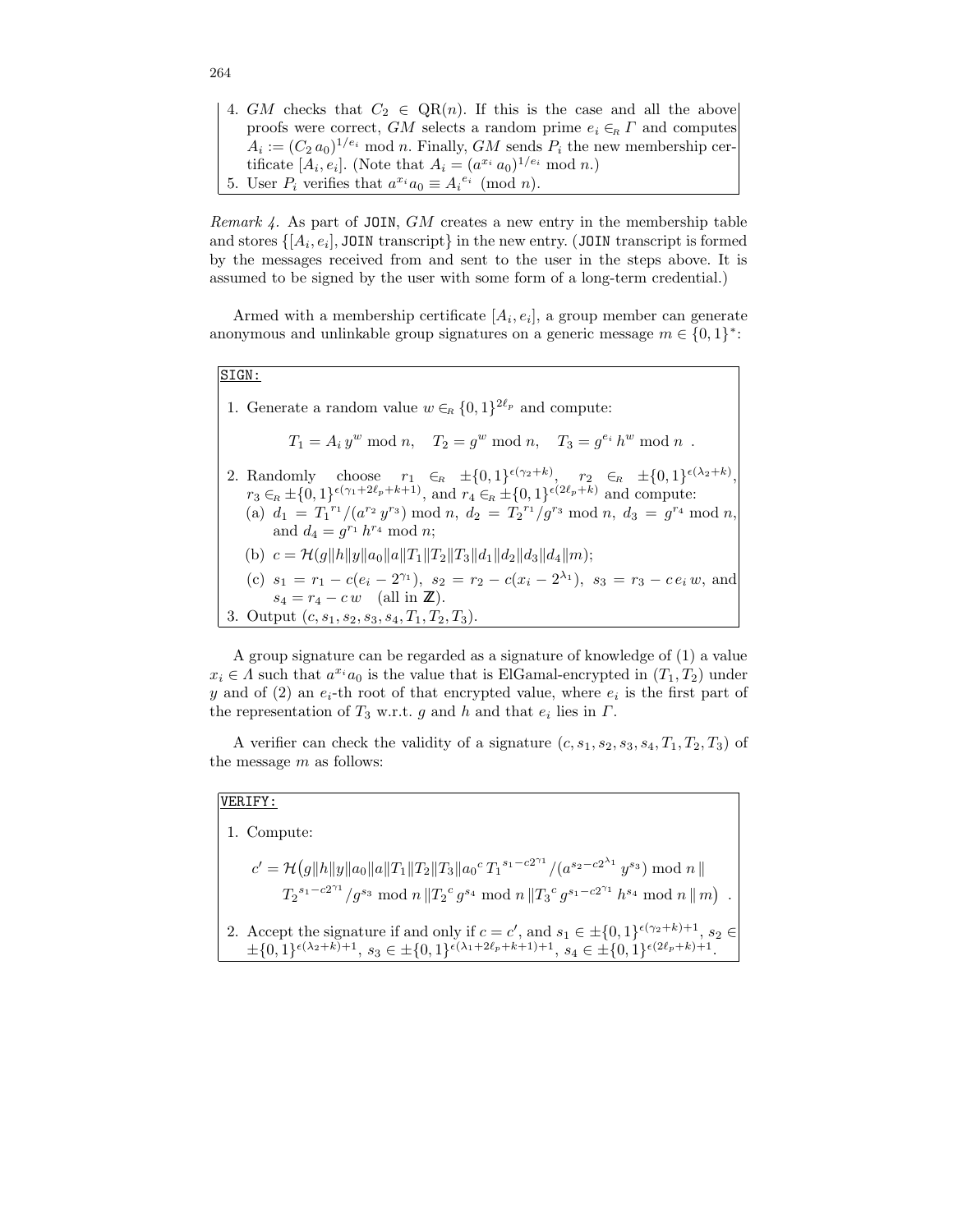OPEN:

- 1. Check the signature's validity via the VERIFY procedure.
- 2. Recover  $A_i$  (and thus the identity of  $P_i$ ) as  $A_i = T_1/T_2^x \mod n$ .
- 3. Prove that  $\log_g y = \log_{T_2}(T_1/A_i \text{ mod } n)$  (see Definition 5).

#### 4.2 Deriving an Identity Escrow Scheme

Only minor changes are necessary to construct an identity escrow scheme out of the proposed group signature scheme. Specifically, the SIGN and VERIFY procedures must be replaced by an interactive protocol between a group member (prover) and a verifier. This protocol can be derived from SIGN by replacing the call to the hash function  $H$  by a call to the verifier. That is, the prover sends to the verifier all inputs to the hash function H and gets back a value  $c \in \{0,1\}^{\ell_c}$ randomly chosen by the verifier, with  $\ell_c = O(\log \ell_p)$ . Then, the prover computes the  $s_i$ 's and sends these back to the verifier. The verification equation that the verifier uses to check can be derived from the argument to  $\mathcal H$  in VERIFY. Depending on the choice of the security parameters, the resulting protocol must be repeated sufficiently many times to obtain a small enough probability of error.

### 5 Related Work

Previously proposed group signature schemes can be divided into two classes: (I) schemes where the sizes of the group public key and/or of group signatures (linearly) depend on the number of group members and (II) schemes where the sizes of the group public key and of group signatures are constant. Most of the early schemes belong to the first class. Although many of those have been proven secure with respect to some standard cryptographic assumption (such as the hardness of computing discrete logarithms) they are inefficient for large groups.

Numerous schemes of Class II have been proposed, however, most are either insecure (or of dubious security) or are grossly inefficient. The only notable and efficient group signature scheme is due to Camenisch and Michels [CM98b].

Our scheme differs from the Camenisch/Michels scheme mainly in the membership certificate format. As a consequence, our JOIN protocol has two important advantages:

(1) Our JOIN protocol is an order of magnitude more efficient since all proofs that the new group member must provide are efficient proofs of knowledge of discrete logarithms. This is in contrast to the Camenisch/Michels scheme where the group member must prove that some number is the product of two primes. The latter can be realized only with binary challenges.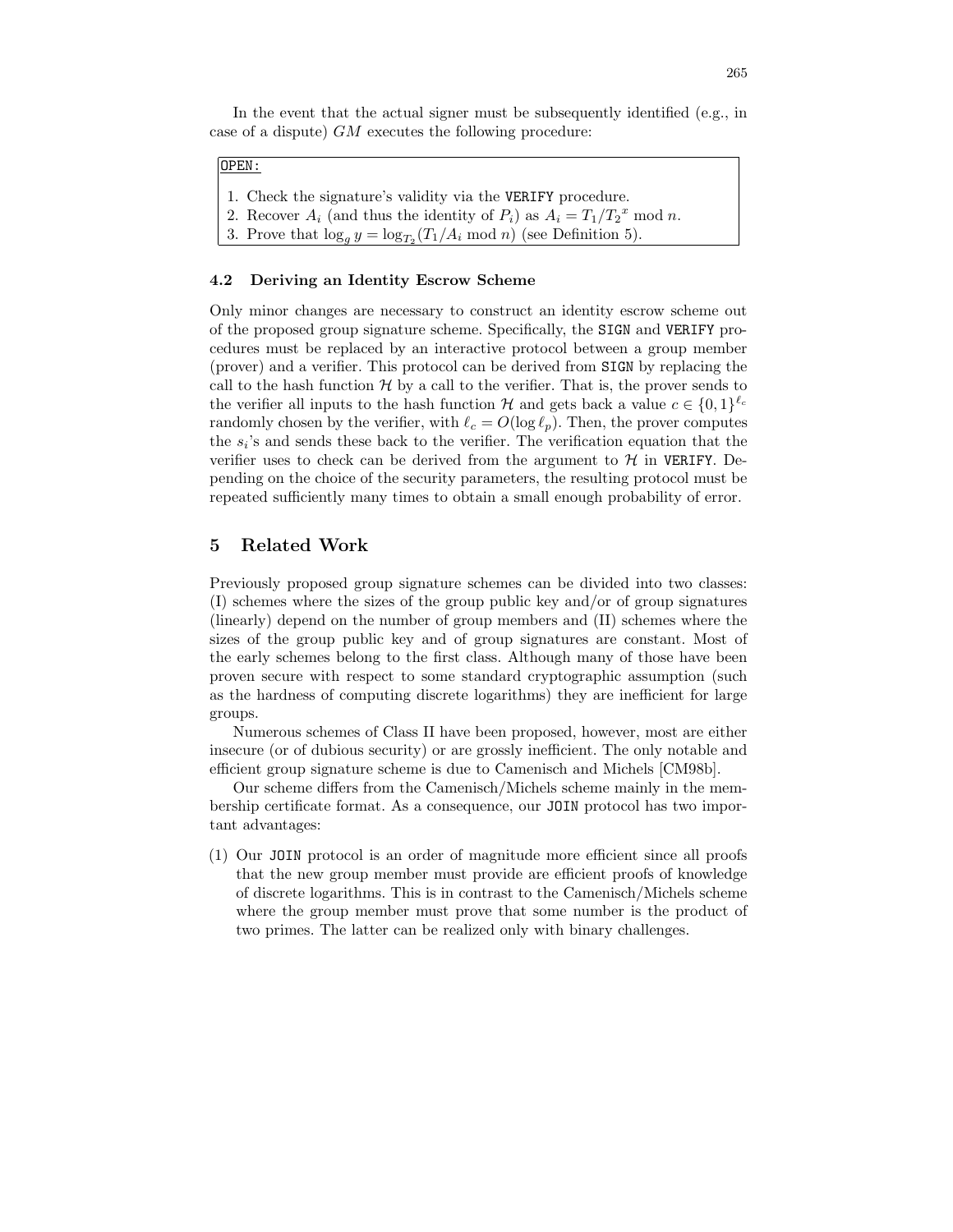(2) Our JOIN protocol is more secure for the group members, i.e., it is statistical zero-knowledge with respect to the group member's membership secret. The JOIN protocol in the Camenisch-Michels scheme is not; in fact, it requires the group member to expose the product of her secret, a prime of special form, and a random prime; such products are in principle susceptible to an attack due to Coppersmith [Cop96]. (Although, the parameters of their scheme can be set such that this attack becomes infeasible.)

Furthermore, the proposed scheme is provably coalition-resistant against an adaptive adversary. This offers an extra advantage:

(3) Camenisch and Michels prove their scheme coalition-resistant against a static adversary who is given all certificates as input, whereas our scheme can handle a much more powerful and realistic adversary that is allowed to adaptively run the JOIN protocol.

### 6 Security of the Proposed Schemes

In this section we assess the security of the new group signature scheme and the companion escrow identity scheme. We first need to prove that the following theorems hold.

Theorem 1 (Coalition-resistance). Under the strong RSA assumption, a group certificate  $[A_i = (a^{x_i} a_0)^{1/e_i} \text{ mod } n, e_i]$  with  $x_i \in \Lambda$  and  $e_i \in \Gamma$  can be generated only by the group manager provided that the number  $K$  of certificates the group manager issues is polynomially bounded.

*Proof.* Let  $M$  be an attacker that is allowed to adaptively run the JOIN and thereby obtain group certificates  $[A_j = (a^{x_j} a_0)^{1/e_j} \mod n, e_j], j = 1, ..., K$ . Our task is now to show that if M outputs a tuple  $(\hat{x}; [\hat{A}, \hat{e}])$ , with  $\hat{x} \in A$ ,  $\hat{e} \in \Gamma$ ,  $\hat{A} = (a^{\hat{x}} a_0)^{1/\hat{e}} \text{ mod } n$ , and  $(\hat{x}, \hat{e}) \neq (x_j, e_j)$  for all  $1 \leq j \leq K$  with non-negligible probability, then the strong RSA assumption does not hold.

Given a pair  $(n, z)$ , we repeatedly play a random one of the following two games with M and hope to calculate a pair  $(u, e) \in \mathbb{Z}_n^* \times \mathbb{Z}_{>1}$  satisfying  $u^e \equiv z$  $\pmod{n}$  from M's answers. The first game goes as follows:

- 1. Select  $x_1, \ldots, x_K \in \Lambda$  and  $e_1, \ldots, e_K \in \Gamma$ .
- 2. Set  $a = z^{\prod_{1 \leq l \leq K} e_l} \mod n$ .
- 3. Choose  $r \in_R \Lambda$  and set  $a_0 = a^r \bmod n$ .
- 4. For all  $1 \leq i \leq K$ , compute  $A_i = z^{(x_i+r)} \prod_{1 \leq l \leq K; l \neq i} e_l \mod n$ .
- 5. Select  $g, h \in_R \mathbb{Q}R(n), x \in \{1, ..., n^2\}$ , and set  $y = g^x \mod n$ .
- 6. Run the JOIN protocol K times with M on input  $(n, a, a_0, y, g, h)$ . Assume we are in protocol run i. Receive the commitment  $C_1$  from  $M$ . Use the proof of knowledge of a representation of  $C_1$  with respect to g and h to extract  $\tilde{x}_i$  and  $\tilde{r}_i$  such that  $C_1 = g^{\tilde{x}_i} h^{\tilde{r}_i}$  (this involves rewinding of M). Choose  $\alpha_i$ and  $\beta_i \in ]0, 2^{\lambda_2}[\text{ such that the prepared } x_i = 2^{\lambda_1} + (\alpha_i \tilde{x}_i + \beta_i \text{ mod } 2^{\lambda_2}) \text{ and }$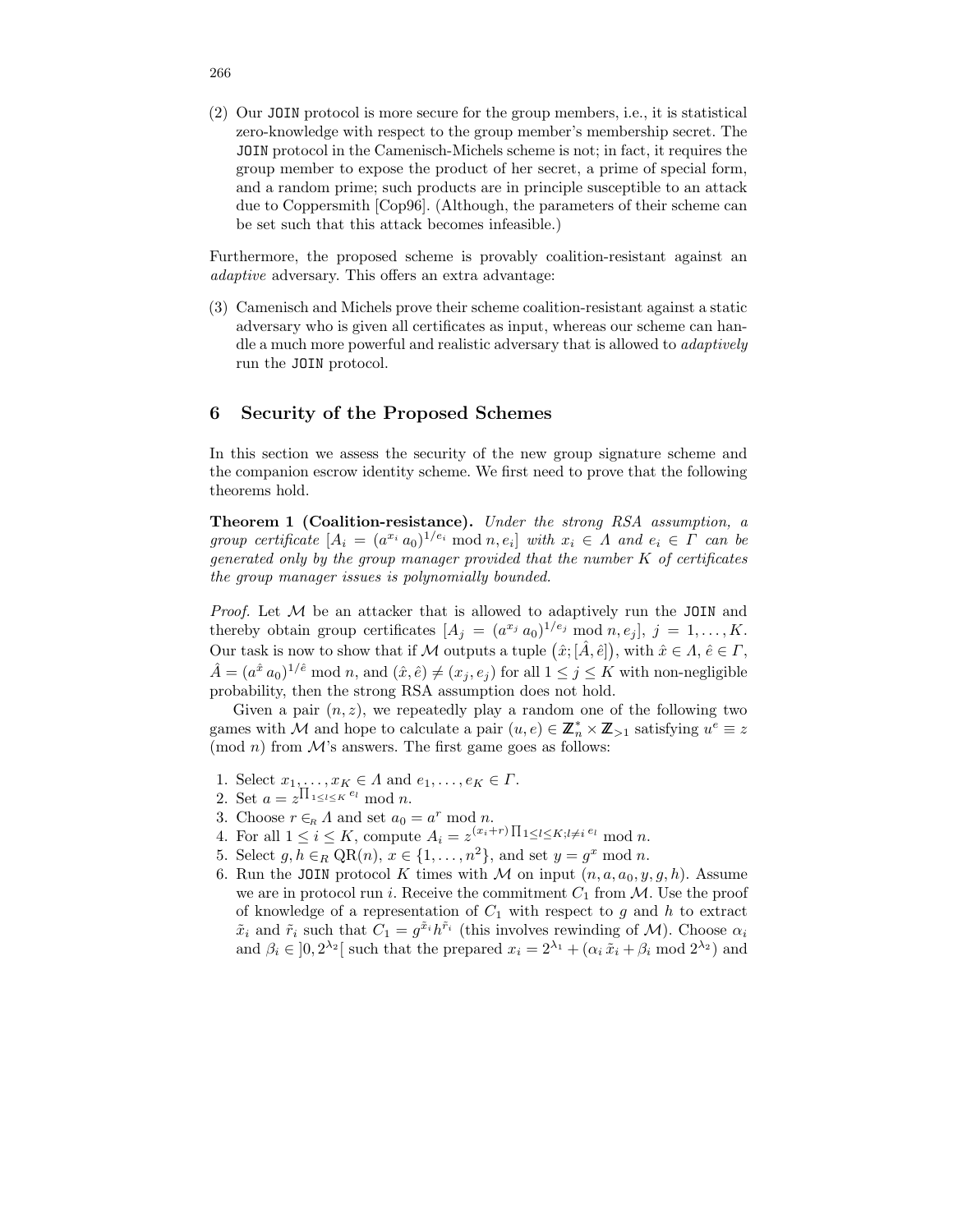send  $\alpha_i$  and  $\beta_i$  to M. Run the rest of the protocol as specified until Step 4. Then send M the membership certificate  $[A_i, e_i]$ .

After these K registration protocols are done, M outputs  $(\hat{x}; [\hat{A}, \hat{e}])$  with  $\hat{x} \in \Lambda$ ,  $\hat{e} \in \Gamma$ , and  $\hat{A} = (a^{\hat{x}} a_0)^{1/\hat{e}}$  mod n.

7. If  $gcd(\hat{e}, e_j) \neq 1$  for all  $1 \leq j \leq K$  then output  $\perp$  and quit. Otherwise, let  $\tilde{e} := (\hat{x}+r) \prod_{1 \leq l \leq K} e_l$ . (Note that  $\hat{A}^{\hat{e}} \equiv z^{\tilde{e}} \pmod{n}$ .) Because  $\gcd(\hat{e}, e_j) = 1$ for all  $1 \leq j \leq \overline{K}$ , we have  $gcd(\hat{e}, \tilde{e}) = gcd(\hat{e}, (\hat{x}+r))$ . Hence, by the extended Euclidean algorithm, there exist  $\alpha, \beta \in \mathbb{Z}$  s.t.  $\alpha \hat{e} + \beta \tilde{e} = \text{gcd}(\hat{e}, (\hat{x} + r)).$ Therefore, letting  $u := z^{\alpha} \hat{A}^{\beta}$  mod n and  $e := \hat{e}/\text{gcd}(\hat{e}, (\hat{x} + r)) > 1$  because  $\hat{e} > (\hat{x} + r)$ , we have  $u^e \equiv z \pmod{n}$ . Output  $(u, e)$ .

The previous game is only successful if M returns a new certificate  $[A(\hat{x}), \hat{e}]$ , with  $gcd(\hat{e}, e_i) = 1$  for all  $1 \leq j \leq K$ . We now present a game that solves the strong RSA problem in the other case when  $gcd(\hat{e}, e_i) \neq 1$  for some  $1 \leq j \leq K$ . (Note that  $gcd(\hat{e}, e_j) \neq 1$  means  $gcd(\hat{e}, e_j) = e_j$  because  $e_j$  is prime.)

- 1. Select  $x_1, \ldots, x_K \in \Lambda$  and  $e_1, \ldots, e_K \in \Gamma$ .
- 2. Choose  $j \in_R \{1, \ldots, K\}$  and set  $a = z^{\prod_{1 \leq l \leq K; l \neq j} e_l} \mod n$ .
- 3. Choose  $r \in_R \Lambda$  and set  $A_j = a^r \mod n$  and  $a_0 = A_j^{e_j}/a^{x_j} \mod n$ .
- 4. For all  $1 \leq i \leq K$   $i \neq j$ , compute  $A_i = z^{(x_i + e_j r x_j) \prod_{1 \leq l \leq K; l \neq i, j} e_l} \mod n$ .
- 5. Select  $g, h \in_R \mathbb{Q}R(n), x \in \{1, ..., n^2\}$ , and set  $y = g^x \mod n$ .
- 6. Run the JOIN protocol K times with M on input  $(n, a, a_0, y, g, h)$ . Assume we are in protocol run i. Receive the commitment  $C_1$  from  $M$ . Use the proof of knowledge of a representation of  $C_1$  with respect to g and h to extract  $\tilde{x}_i$ and  $\tilde{r}_i$  such that  $C_1 = g^{\tilde{x}_i} h^{\tilde{r}_i}$  mod n (this involves rewinding of  $\mathcal{M}$ ). Choose  $\alpha_i$  and  $\beta_i \in ]0,2^{\lambda_2}[\text{ such that the prepared } x_i = 2^{\lambda_1} + (\alpha_i \tilde{x}_i + \beta_i \text{ mod } 2^{\lambda_2})]$ and send  $\alpha_i$  and  $\beta_i$  to M. Run the rest of the protocol as specified until Step 4. Then send  $\mathcal M$  the membership certificate  $[A_i, e_i]$ .

After these K registration protocols are done,  $\widetilde{\mathcal{M}}$  outputs  $(\hat{x}; [\hat{A}, \hat{e}])$  with  $\hat{x} \in \Lambda$ ,  $\hat{e} \in \Gamma$ , and  $\hat{A} = (a^{\hat{x}} a_0)^{1/\hat{e}} \text{ mod } n$ .

- 7. If  $gcd(\hat{e}, e_j) \neq e_j$  output  $\perp$  and quit. Otherwise, we have  $\hat{e} = t e_j$  for some t and can define  $Z := \hat{A}^t / A_j \text{ mod } n$  if  $\hat{x} \geq x_j$  and  $Z := A_j / \hat{A}^t \text{ mod } n$ otherwise. Hence,  $Z \equiv (a^{|\hat{x}-x_j|})^{1/e_j} \equiv (z^{|\tilde{e}|})^{1/e_j} \pmod{n}$  with  $\tilde{e} := (\hat{x}-\hat{e})^{1/e_j}$  $(x_j) \prod_{1 \leq l \leq K; l \neq j} e_l$ . Because  $gcd(e_j, \prod_{\substack{1 \leq l \leq K \ l \neq j}} e_l) = 1$ , it follows that  $gcd(e_j, \prod_{\substack{l \leq l \leq K \ l \neq j}} e_l)$ 
	- $|\tilde{e}|$ ) = gcd $(e_j, |\hat{x} x_j|)$ . Hence, there exist  $\alpha, \beta \in \mathbb{Z}$  s.t.  $\alpha e_j + \beta |\tilde{e}|$  =  $gcd(e_j, |\hat{x}-x_j|)$ . So, letting  $u := z^{\alpha} Z^{\beta} \mod n$  and  $e := e_j / gcd(e_j, |\hat{x}-x_j|) >$ 1 because  $e_j > |\hat{x} - x_j|$ , we have  $u^e \equiv z \pmod{n}$ . Output  $(u, e)$ .

Consequently, by playing randomly one of the Games 1 or 2 until the result is not  $\perp$ , an attacker getting access to machine M can solve the strong RSA problem in expected running-time polynomial in  $K$ . Because the latter is assumed to be infeasible, it follows that no one but the group manager can generate group certificates.  $\Box$ 

**Theorem 2.** Under the strong RSA assumption, the interactive protocol underlying the group signature scheme (i.e., the identification protocol of the identity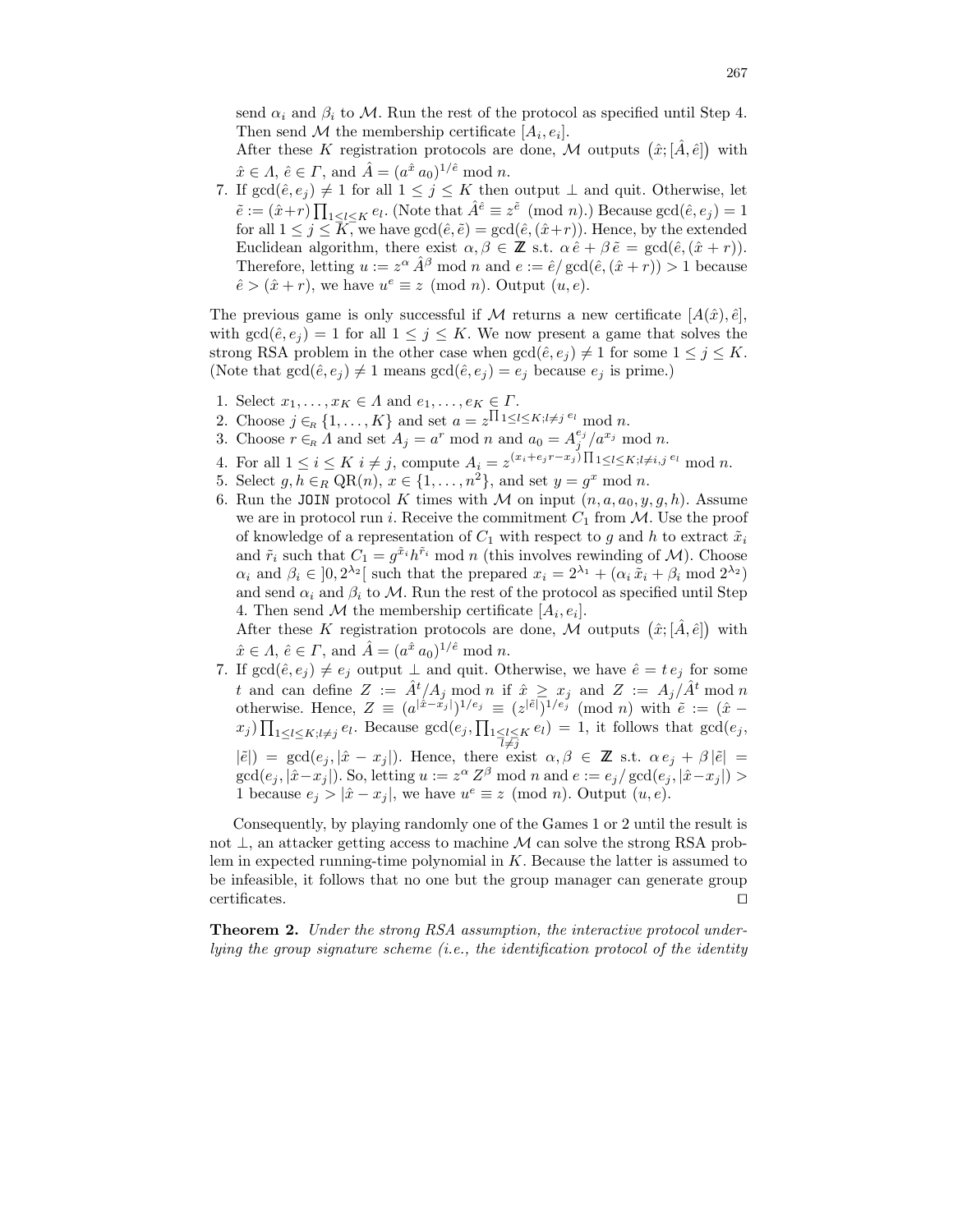escrow scheme) is a statistical zero-knowledge (honest-verifier) proof of knowledge of a membership certificate and a corresponding membership secret key.

Proof. The proof that the interactive protocol is statistical zero-knowledge is quite standard. We restrict our attention the proof of knowledge part.

We have to show that the knowledge extractor is able to recover the group certificate once it has found two accepting tuples. Let  $(T_1, T_2, T_3, d_1, d_2, d_3, d_4, c, s_1,$  $s_2, s_3, s_4$ ) and  $(T_1, T_2, T_3, d_1, d_2, d_3, d_4, \tilde{c}, \tilde{s}_1, \tilde{s}_2, \tilde{s}_3, \tilde{s}_4)$  be two accepting tuples. Because  $d_3 \equiv g^{s_4} T_2^c \equiv g^{s_4} T_2^c \pmod{n}$ , it follows that  $g^{s_4-\tilde{s}_4} \equiv T_2^{\tilde{c}-c} \pmod{n}$ . Letting  $\delta_4 = \gcd(s_4 - \tilde{s}_4, \tilde{c} - c)$ , by the extended Euclidean algorithm, there exist  $\alpha_4, \beta_4 \in \mathbb{Z}$  s.t.  $\alpha_4$   $(s_4 - \tilde{s}_4) + \beta_4$   $(\tilde{c} - c) = \delta_4$ . Hence,

$$
g \equiv g^{(\alpha_4(s_4-\tilde{s}_4)+\beta_4(\tilde{c}-c))/\delta_4} \equiv (T_2^{\alpha_4} g^{\beta_4})^{\frac{\tilde{c}-c}{\delta_4}} \pmod{n} .
$$

Note that we cannot have  $\tilde{c} - c < \delta_4$  because otherwise  $T_2^{\alpha_4} g^{\beta_4}$  is a  $(\frac{\tilde{c} - c}{\delta_4})$ <sup>th</sup> root of g, which contradicts the strong RSA assumption. Thus, we have  $\tilde{c} - c = \delta_4 =$  $gcd(s_4 - \tilde{s}_4, \tilde{c} - c);$  or equivalently, there exists  $\tau_4 \in \mathbb{Z}$  s.t.  $s_4 - \tilde{s}_4 = \tau_4(\tilde{c} - c).$ So, because  $s_4 + c w = \tilde{s}_4 + \tilde{c} w$ , we have  $\tau_4 = w$  and thus obtain

$$
A_i = \frac{T_1}{y^{\tau_4}} \bmod n .
$$

Moreover, because  $d_4 \equiv g^{s_1} h^{s_4} (T_3 g^{-2^{\gamma_1}})^c \equiv g^{\tilde{s}_1} h^{\tilde{s}_4} (T_3 g^{-2^{\gamma_1}})^{\tilde{c}} \pmod{n}$ , we have  $g^{s_1-\tilde{s}_1} \equiv (T_3 g^{-2\gamma_1})^{\tilde{c}-c} h^{\tilde{s}_4-\tilde{s}_4} \equiv (T_3 g^{-2\gamma_1} h^{-\tau_4})^{\tilde{c}-c}$  (mod *n*). Let  $\delta_1 =$  $gcd(s_1 - \tilde{s}_1, \tilde{c} - c)$ . By the extended Euclidean algorithm, there exist  $\alpha_1, \beta_1 \in \mathbb{Z}$ s.t.  $\alpha_1 (s_1 - \tilde{s}_1) + \beta_1 (\tilde{c} - c) = \delta_1$ . Therefore,  $g \equiv g^{(\alpha_1 (s_1 - \tilde{s}_1) + \beta_1 (\tilde{c} - c))/\delta_1}$  $[(T_3 g^{-2\gamma_1} h^{-\tau_4})^{\alpha_1} g^{\beta_1}]^{\frac{\tilde{c}-c}{\tilde{\delta}_1}}$  (mod *n*). This, in turn, implies by the strong RSA assumption that  $\tilde{c} - c = \delta_1 = \gcd(s_1 - \tilde{s}_1, \tilde{c} - c)$ ; or equivalently that there exists  $\tau_1 \in \mathbb{Z}$  s.t.  $s_1 - \tilde{s}_1 = \tau_1(\tilde{c} - c)$ . Consequently, because  $s_1 + c(e_i - 2^{\gamma_1}) =$  $\tilde{s} + \tilde{c}(e_i - 2^{\gamma_1}),$  we find

$$
e_i=2^{\gamma_1}+\tau_1.
$$

Likewise, from  $d_2 \equiv T_2^{s_1} g^{-s_3} (T_2^{-2^{\gamma_1}})^c \equiv T_2^{\tilde{s}_1} g^{-\tilde{s}_3} (T_2^{-2^{\gamma_1}})^{\tilde{c}} \pmod{n}$ , it follows that  $g^{s_3-\tilde{s}_3} \equiv (T_2^{\tau_1+2\tilde{\gamma}_1})^{\tilde{c}-c}$  (mod *n*). Therefore, by the extended Euclidean algorithm, we can conclude that there exists  $\tau_3 \in \mathbb{Z}$  s.t.  $s_3 - \tilde{s}_3 =$  $\tau_3(\tilde{c}-c)$ . Finally, from  $d_1 \equiv T_1^{s_1} a^{-s_2} y^{-s_3} (T_1^{-2^{\gamma_1}} a^{2^{\lambda_1}} a_0)^c \equiv T_1^{s_1} a^{-s_2} y^{-s_3}$  $(T_1^{-2^{\gamma_1}} a^{2^{\lambda_1}} a_0)^{\tilde{c}}$  (mod n), we obtain  $a^{\tilde{s}_2-s_2} \equiv (T_1^{\tau_1+2^{\gamma_1}} y^{-\tau_3} a^{-2^{\lambda_1}} a_0^{-1})^{\tilde{c}-c}$ (mod *n*) and similarly conclude that there exists  $\tau_2 \in \mathbb{Z}$  s.t.  $s_2 - \tilde{s}_2 = \tau_2(\tilde{c} - c)$ . Because  $s_2 + c(x_i - 2^{\lambda_1}) = \tilde{s}_2 + \tilde{c}(x_i - 2^{\lambda_1})$ , we recover

$$
x_i = 2^{\lambda_1} + \tau_2 \,,
$$

which concludes the proof.  $\Box$ 

Corollary 2. The JOIN protocol is zero-knowledge w.r.t. the group manager. Furthermore, the user's membership secret key  $x_i$  is a random integer from  $\Lambda$ .

*Proof.* Straight-forward.  $\square$ 

$$
f_{\rm{max}}
$$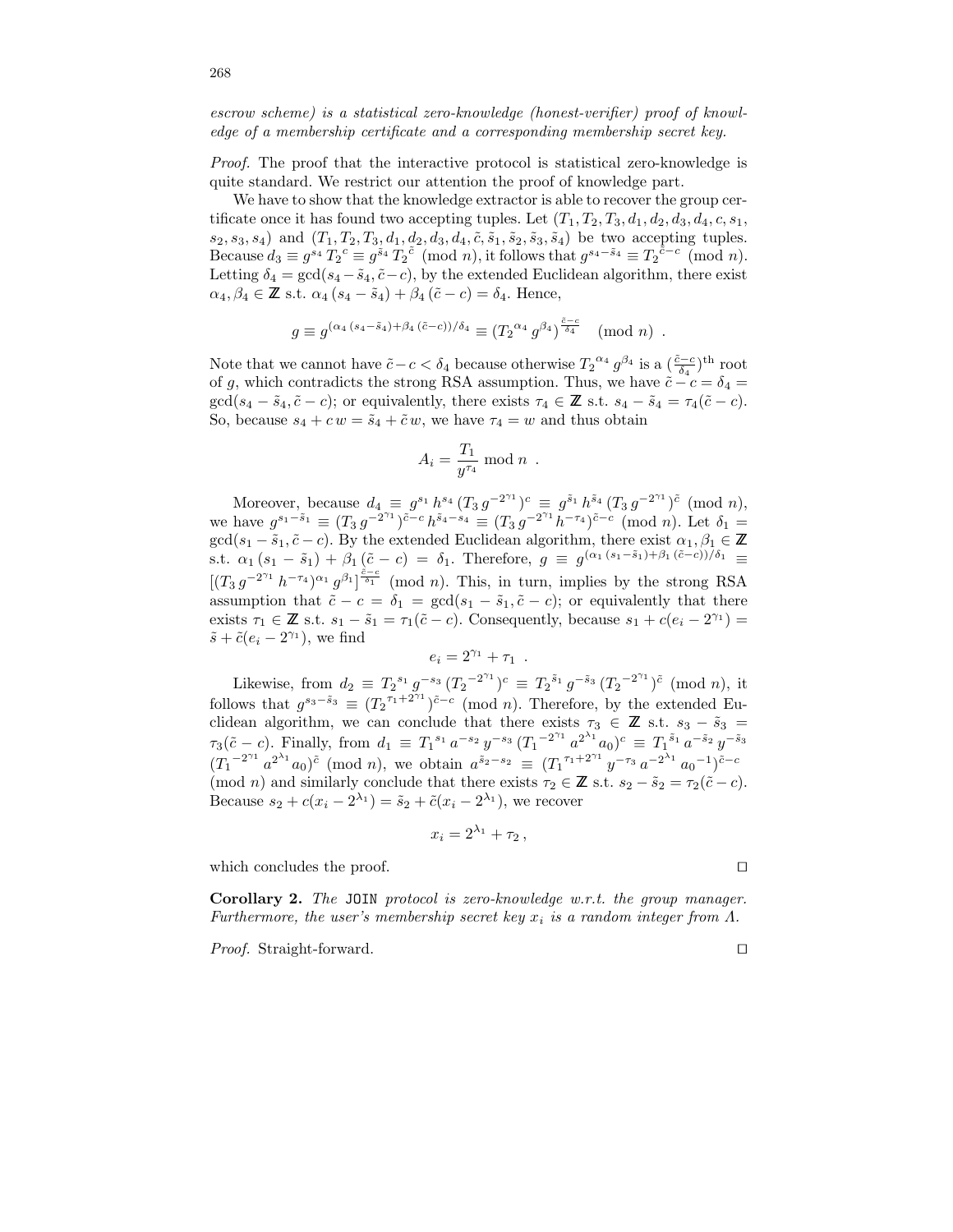Corollary 3. In the random oracle model the group signature scheme presented in Section 4 is secure under the strong RSA and the decisional Diffie-Hellman assumption.

Proof. We have to show that our scheme satisfies all the security properties listed in Definition 1.

Correctness: By inspection.

- Unforgeability: Only group members are able to sign messages on behalf of the group: This is an immediate consequence of Theorem 2 and the random oracle model, that is, if we assume the hash function  $H$  behaves as a random function.
- Anonymity: Given a valid signature  $(c, s_1, s_2, s_3, s_4, T_1, T_2, T_3)$  identifying the actual signer is computationally hard for everyone but the group manager: Because of Theorem 2 the underlying interactive protocol is statistically zeroknowledge, no information is statistically revealed by  $(c, s_1, s_2, s_3, s_4)$  in the random oracle model. Deciding whether some group member with certificate  $[A_i, e_i]$  originated requires deciding whether the three discrete logarithms  $\log_g T_1/A_i$ ,  $\log_g T_2$ , and  $\log_g T_3/g^{e_i}$  are equal. This is assumed to be infeasible under the decisional Diffie-Hellman assumption and hence anonymity is guaranteed.
- Unlinkability: Deciding if two signatures  $(T_1,T_2,T_3,c,s_1,s_2,s_3,s_4)$  and  $(\tilde{T_1},\tilde{T_2},\tilde{T_3},$  $\tilde{c}, \tilde{s}_1, \tilde{s}_2, \tilde{s}_3, \tilde{s}_4$ ) were computed by the same group member is computationally hard. Simiarly as for Anonymity, the problem of linking two signatures reduces to decide whether the three discrete logarithms  $\log_y T_1/\tilde{T}_i$ ,  $\log_g T_2/\tilde{T}_2$ , and  $\log_g T_3/\tilde{T}_3$  are equal. This is, however, impossible under Decisional Diffie-Hellman Assumption.
- Exculpability: Neither a group member nor the group manager can sign on behalf of other group members: First note that due to Corollary 2, GM does not get any information about a user's secret  $x_i$  apart from  $a^{x_i}$ . Thus, the value  $x_i$ is computationally hidden from  $GM$ . Next note that  $T_1$ ,  $T_2$ , and  $T_3$  are an unconditionally binding commitments to  $A_i$  and  $e_i$ . One can show that, if the factorization of  $n$  would be publicly known, the interactive proof underlying the group signature scheme is a proof of knowledge of the discrete log of  $A_i^{e_i}/a_0$ (provided that  $\ell_p$  is larger than twice to output length of the hash function / size of the challenges). Hence, not even the group manager can sign on behalf of  $P_i$  because computing discrete logarithms is assumed to be infeasible.
- Traceability: The group manager is able to open any valid group signature and provably identify the actual signer: Assuming that the signature is valid, this implies that  $T_1$  and  $T_2$  are of the required form and so  $A_i$  can be uniquely recovered. Due to Theorem 1 a group certificate  $[A_i = A(x_i), e_i]$  with  $x_i \in A$ and  $e_i \in \Gamma$  can only be obtained from via the JOIN protocol. Hence, the  $A_i$ recovered can be uniquely be linked to an instance of the JOIN protocol and thus the user  $P_i$  who originated the signature can be identified.
- Coalition-resistance: Assuming the random oracle model, this follows from Theorems 1 and 2.  $\Box$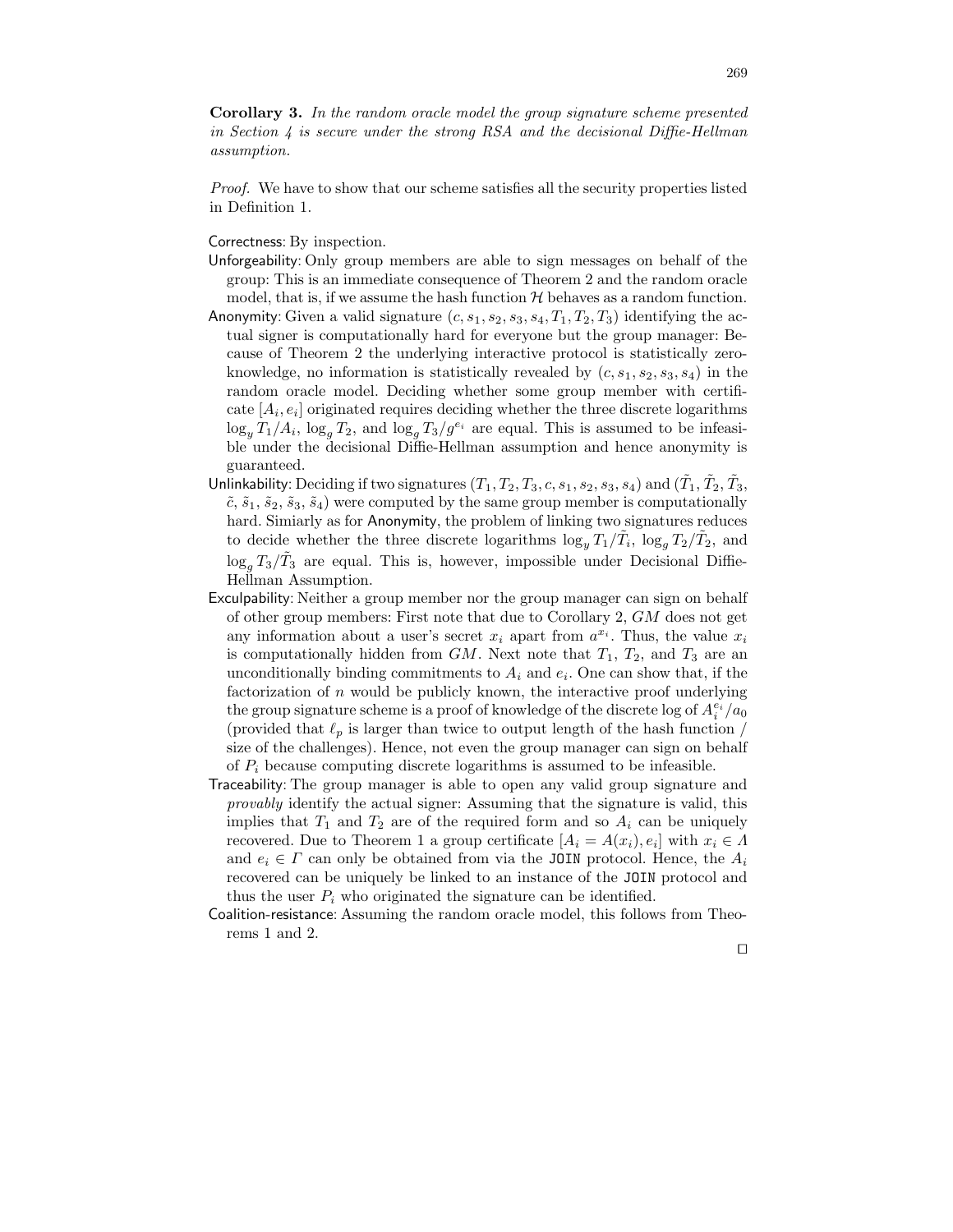Corollary 4. The identity escrow scheme derived from our group signature scheme is secure under the strong RSA and the decisional Diffie-Hellman assumption.

Proof. The proof is essentially the same as for Corollary 3, the difference being that we do not need the random oracle model but can apply Theorems 1 and 2 directly.  $\Box$ 

# 7 Conclusions

This paper presents a very efficient and provably secure group signature scheme and a companion identity escrow scheme that are based on the strong RSA assumption. Their performance and security appear to significantly surpass those of prior art. Extending the scheme to a blind group-signature scheme or to split the group manager into a membership manager and a revocation manager is straight-forward (cf. [CM98a,LR98]).

### References

- [BF97] N. Barić and B. Pfitzmann. Collision-free accumulators and fail-stop signature schemes without trees. In Advances in Cryptology  $-EUROCRYPT'$ ?7, vol. 1233 of LNCS, pp. 480–494, Springer-Verlag, 1997.
- [BR93] M. Bellare and P. Rogaway. Random oracles are practical: A paradigm for designing efficient protocols. In 1st ACM Conference on Computer and Communication Security, pp. 62–73, ACM Press, 1993.
- [Bon98] D. Boneh. The decision Diffie-Hellman problem. In Algorithmic Number The $ory (ANTS-III)$ , vol. 1423 of  $LNCS$ , pp. 48–63, Springer-Verlag, 1998.
- [Bra93] S. Brands. An efficient off-line electronic cash system based on the representation problem. Technical Report CS-R9323, Centrum voor Wiskunde en Informatica, April 1993.
- [CM98a] J. Camenisch and M. Michels. A group signature scheme with improved efficiency. In Advances in Cryptology  $-$  ASIACRYPT '98, vol. 1514 of LNCS, pp. 160–174, Springer-Verlag, 1998.
- [CM98b] . A group signature scheme based on an RSA-variant. Technical Report RS-98-27, BRICS, University of Aarhus, November 1998. An earlier version appears in [CM98a].
- [CM99a] . Proving in zero-knowledge that a number is the product of two safe primes. In Advances in Cryptology  $-EUROCRYPT'99$ , vol. 1592 of LNCS, pp. 107–122, Springer-Verlag, 1999.
- [CM99b] . Separability and efficiency for generic group signature schemes. In Advances in Cryptology  $-$  CRYPTO '99, vol. 1666 of LNCS, pp. 413-430, Springer-Verlag, 1999.
- [CP95] L. Chen and T.P. Pedersen. New group signature schemes. In Advances in  $Cryptology - EUROCRYPT'94$ , vol. 950 of *LNCS*, pp. 171–181, 1995.
- [CS97] J. Camenisch and M. Stadler. Efficient group signature schemes for large groups. In Advances in Cryptology — CRYPTO '97, vol. 1296 of LNCS, pp. 410–424, Springer-Verlag, 1997.